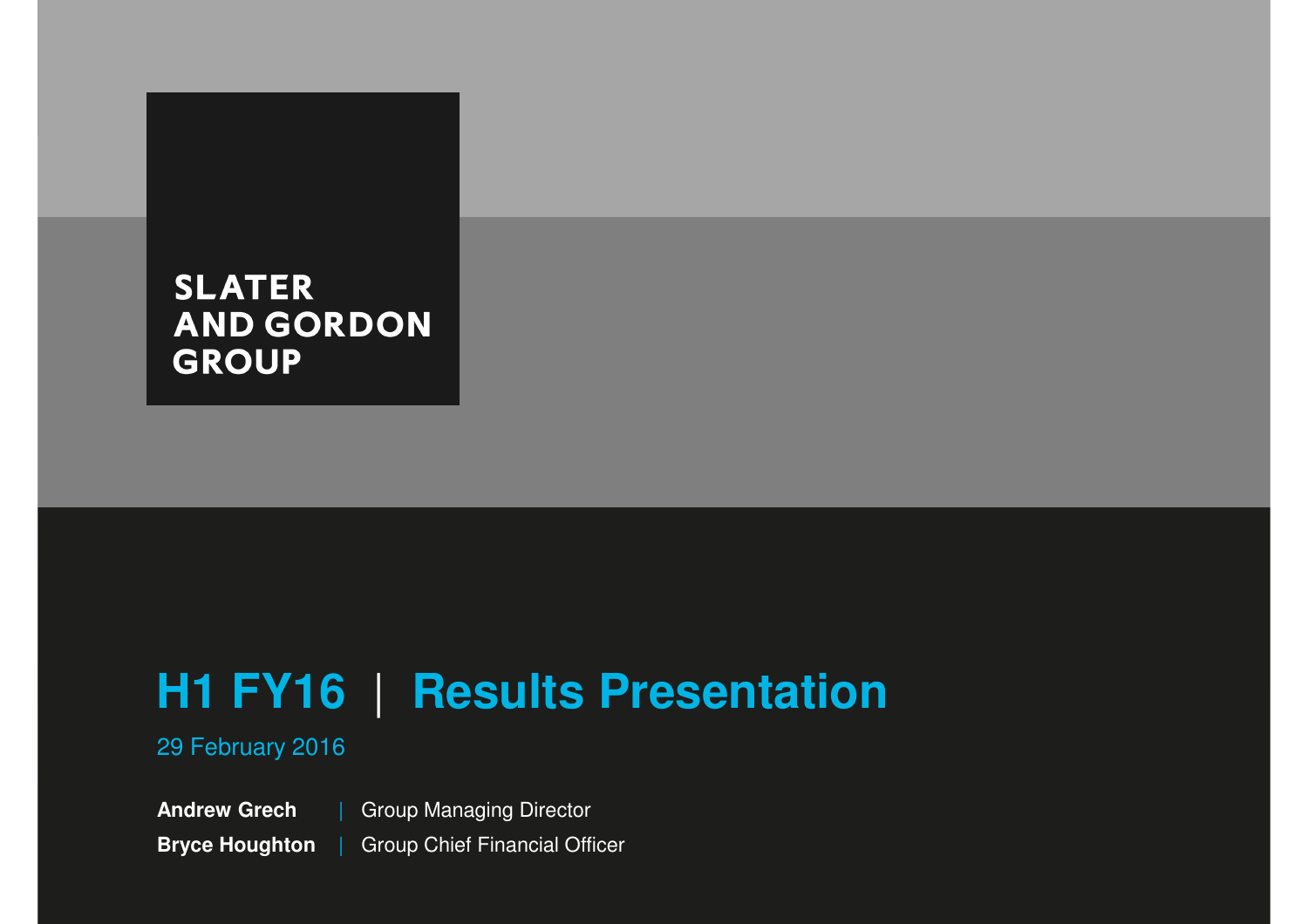## **Disclaimer**

This document has been prepared by Slater and Gordon Limited (Slater and Gordon) and comprises written materials/slides for a presentation concerning Slater and Gordon.

This presentation is for information purposes only and does not constitute or form part of any offer or invitation to acquire, sell or otherwise dispose of, or issue, or any solicitation of any offer to sell or otherwise dispose of, purchase or subscribe for, any securities, nor does it constitute investment advice, nor shall it or any part of it nor the fact of its distribution form the basis of, or be relied on in connection with, any contract or investment decision.

Certain statements in this presentation are forward looking statements. You can identify these statements by the fact that they use words such as "anticipate", "estimate", "expect", "project", "intend", "plan", "believe", "target", "may", "assume" and words of similar import.

These forward looking statements speak only as at the date of this presentation. These statements are based on current expectations and beliefs and, by their nature, are subject to a number of known and unknown risks and uncertainties that could cause the actual results, performances and achievements to differ materially from any expected future results, performance or achievements expressed or implied by such forward looking statements.

No representation, warranty or assurance (express or implied) is given or made by Slater and Gordon that the forward looking statements contained in this presentation are accurate, complete, reliable or adequate or that they will be achieved or prove to be correct. Except for any statutory liability which cannot be excluded, Slater and Gordon and its respective officers, employees and advisers expressly disclaim any responsibility for the accuracy or completeness of the forward looking statements and exclude all liability

whatsoever (including negligence) for any direct or indirect loss or damage which may be suffered by any person as a consequence of any information in this presentation or any error or omission therefrom.

Subject to any continuing obligation under applicable law or any relevant listing rules of the ASX, Slater and Gordon disclaims any obligation or undertaking to disseminate any updates or revisions to any forward looking statements in these materials to reflect any change in expectations in relation to any forward looking statements or any change in events, conditions or circumstances on which any statement is based. Nothing in these materials shall under any circumstances create an implication that there has been no change in the affairs of Slater and Gordon since the date of this presentation.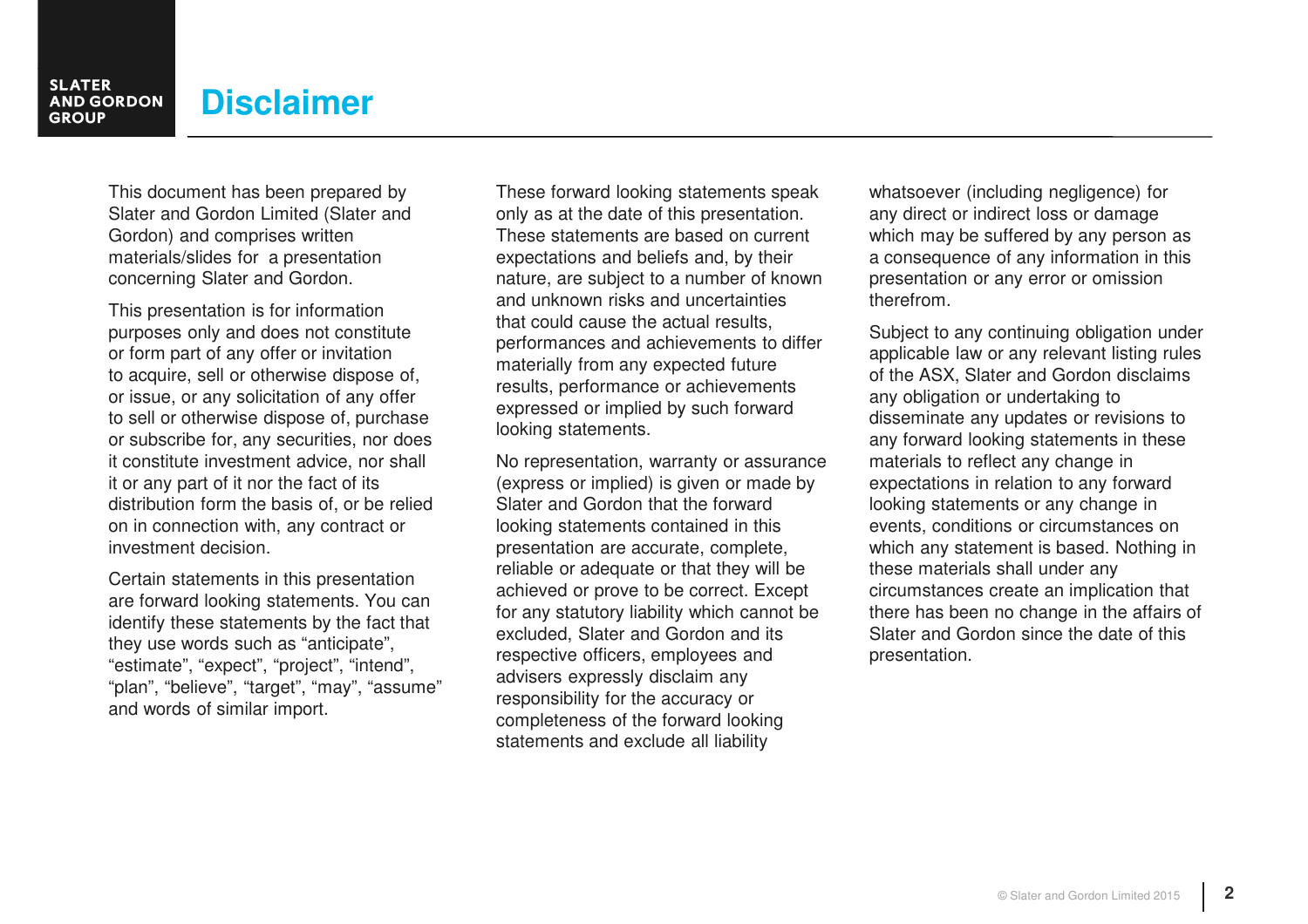|    | 2. Financial Results           | <b>Bryce Houghton</b>                  |
|----|--------------------------------|----------------------------------------|
|    | 3. Financing Arrangements      | <b>Bryce Houghton</b>                  |
|    | 4. UK Reorganisation Programme | <b>Andrew Grech</b>                    |
| 5. | Q&A                            | <b>Andrew Grech and Bryce Houghton</b> |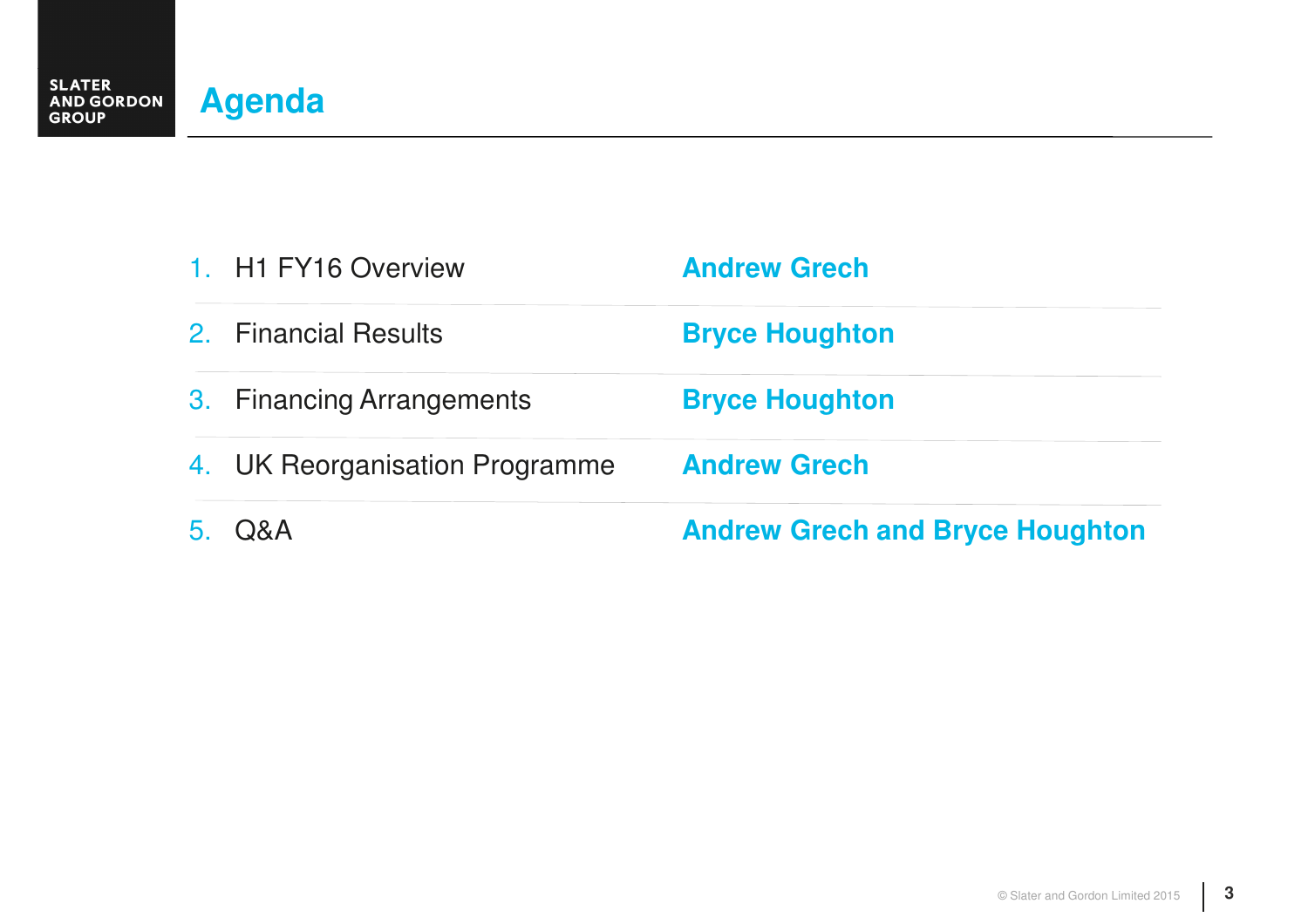#### **SLATER H1 FY16 OverviewAND GORDON GROUP**



- 1. EBITDAW is defined as earnings before interest, tax, depreciation, amortisation and movement in work in progress and is presented prior to goodwill impairment.
- 2. Includes goodwill impairment of A\$876.4m.
- 3. Adjusted for AASB3 adjustments, goodwill impairment and additional debtor/disbursement provisioning.
- 4. Represents net cash (utilised)/provided by operating activities before interest received, borrowing costs paid and income tax paid.
- 5. Compared to 30 June 2015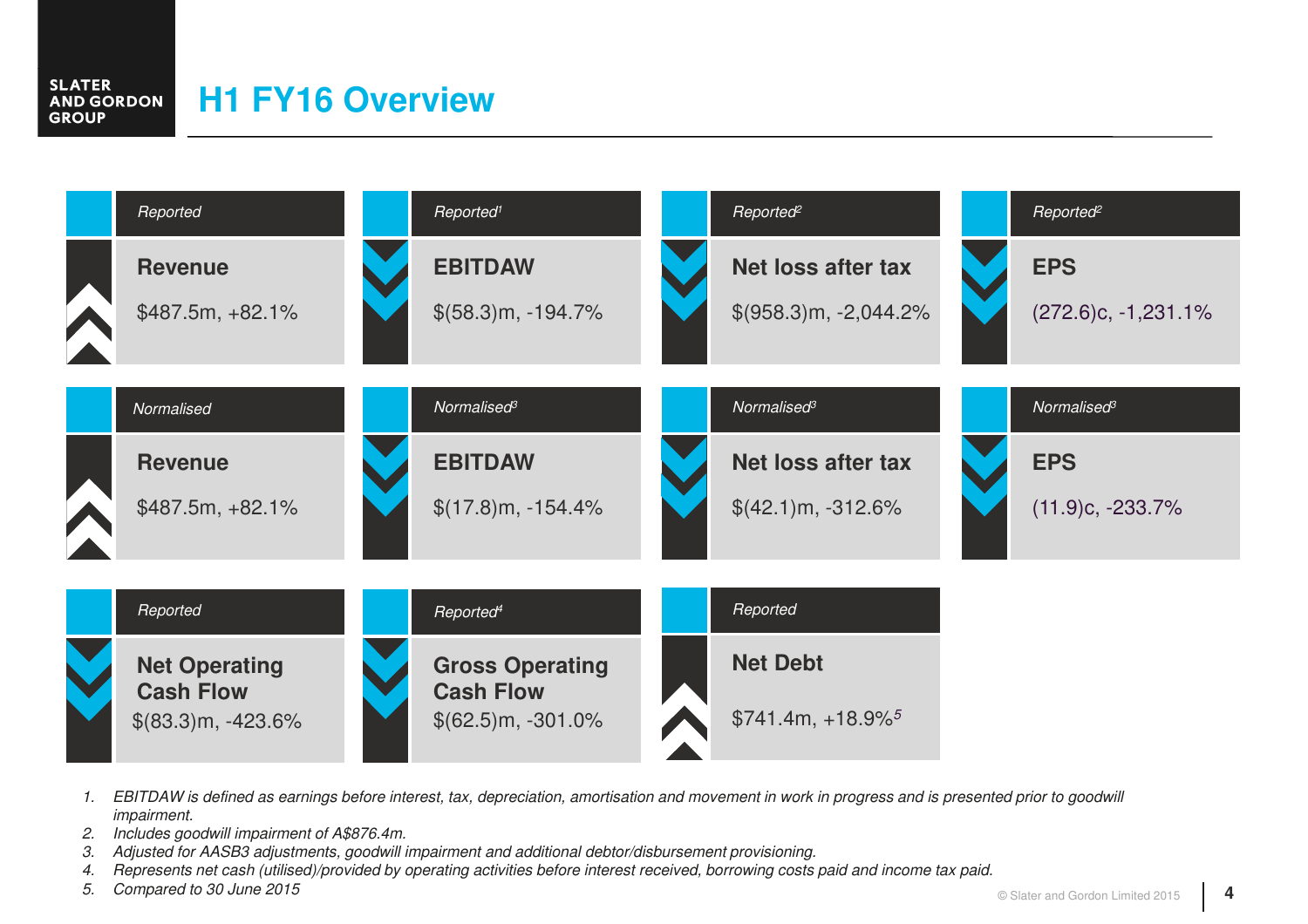#### **SLATER<br>AND GORDON<br>GROUP Revenue by Segment**

| <b>Revenue (A\$m)</b>             | <b>H1 FY16</b>           | <b>H1 FY15</b>    | % CHANGE |
|-----------------------------------|--------------------------|-------------------|----------|
| <b>SGL Australia</b>              | 139.3                    | 113.5             | 22.7%    |
| <b>SGL UK</b>                     | 117.5                    | 109.1             | 7.7%     |
| <b>SGS</b>                        | 239.3                    | $\qquad \qquad -$ | n/a      |
| <b>Operating Revenue(1)</b>       | 496.1                    | 222.6             | 122.9%   |
| <b>WIP movement</b>               | (8.6)                    | 6.3               | (236.5%) |
| <b>Gain from Bargain Purchase</b> | $\overline{\phantom{a}}$ | 38.8              | n/a      |
| <b>Total Revenue</b>              | 487.5                    | 267.7             | 82.1%    |

#### **H1 FY16 revenue by segment**







(1) Excluding movement in WIP and prior year gain from bargain purchase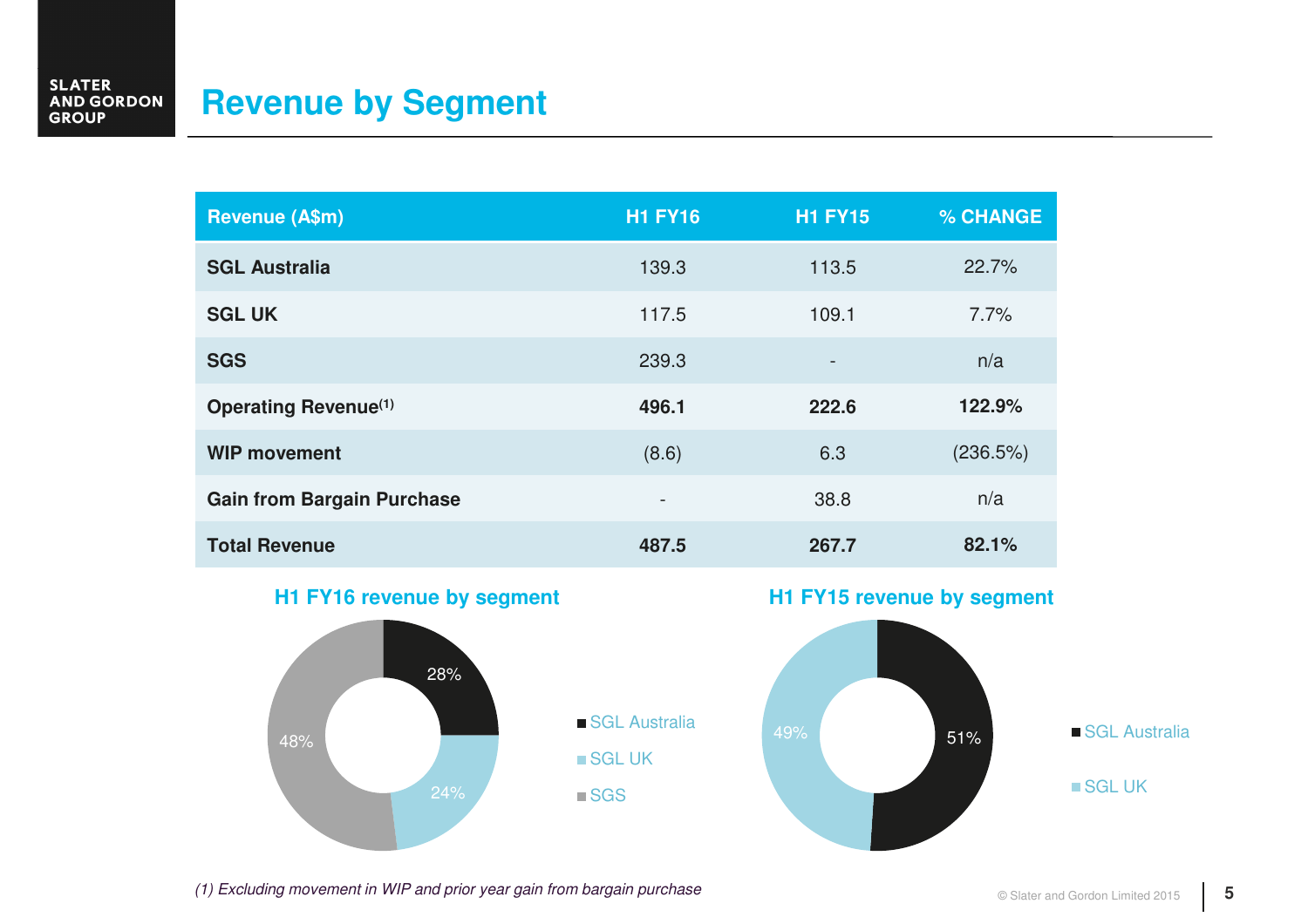| <b>EBITDAW - Normalised(1) (A\$m)</b> | <b>H1 FY16</b> | <b>H1 FY15</b> | % CHANGE    |
|---------------------------------------|----------------|----------------|-------------|
| <b>SGL Australia</b>                  | 16.4           | 14.2           | 15.4%       |
| <b>SGL UK</b>                         | (10.2)         | 18.4           | $(155.4\%)$ |
| <b>SGS</b>                            | (24.0)         | -              | n/a         |
| <b>Group</b>                          | (17.8)         | 32.6           | (154.6%)    |

- $\mathcal{L}_{\mathcal{A}}$  SGL Australia is performing to expectations
	- Result includes A\$3m of one off costs for the AASB 15 project and dealing with ASIC queries
- $\mathbb{R}^3$  SGL UK performance improved in Q2, but case resolutions remain materially lower than expected
- $\overline{\mathbb{R}^2}$  SGS significantly below acquisition expectations due to low case resolution rates, particularly in NIHL cases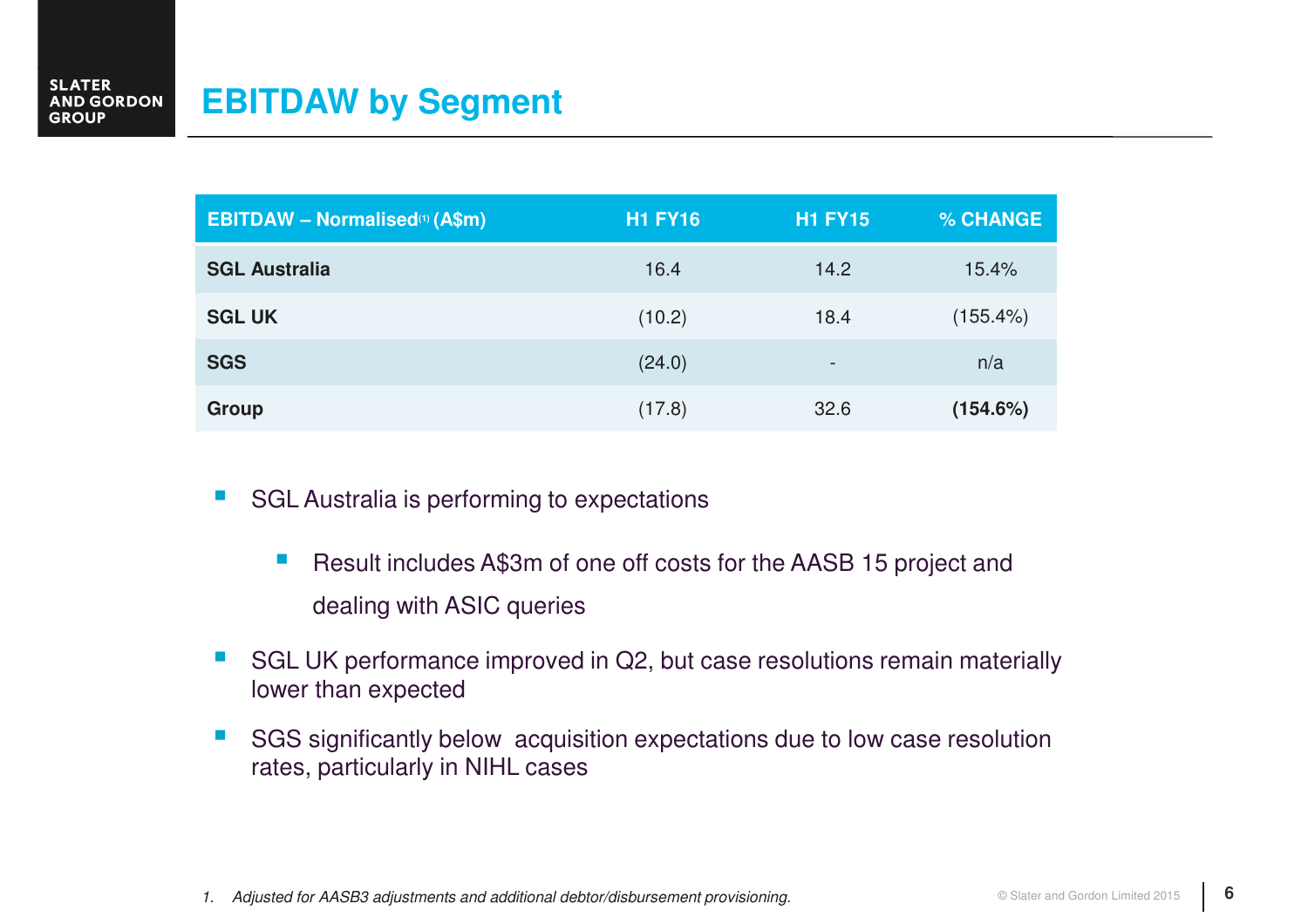## **Gross Operating Cash Flow**

| <b>Gross Operating Cash Flow (A\$m)</b> | <b>H1 FY16</b> | <b>H1 FY15</b> | % CHANGE    |
|-----------------------------------------|----------------|----------------|-------------|
| <b>Receipts from customers</b>          | 533.0          | 239.8          | 122.3%      |
| Payments to suppliers and employees     | (594.1)        | (208.0)        | $(185.6)\%$ |
| <b>Payments to former owners</b>        | (1.4)          | (0.7)          | $(100.0)\%$ |
| <b>Net Interest</b>                     | (11.3)         | (3.0)          | $(276.7)\%$ |
| Income tax paid                         | (9.5)          | (2.3)          | $(313.0)\%$ |
| Net operating cash flow                 | (83.3)         | 25.8           | $(422.9)\%$ |
| Add: Net interest and income tax paid   | 20.8           | 5.3            | $(292.4)\%$ |
| Gross operating cash flow               | (62.5)         | 31.1           | $(301.0)\%$ |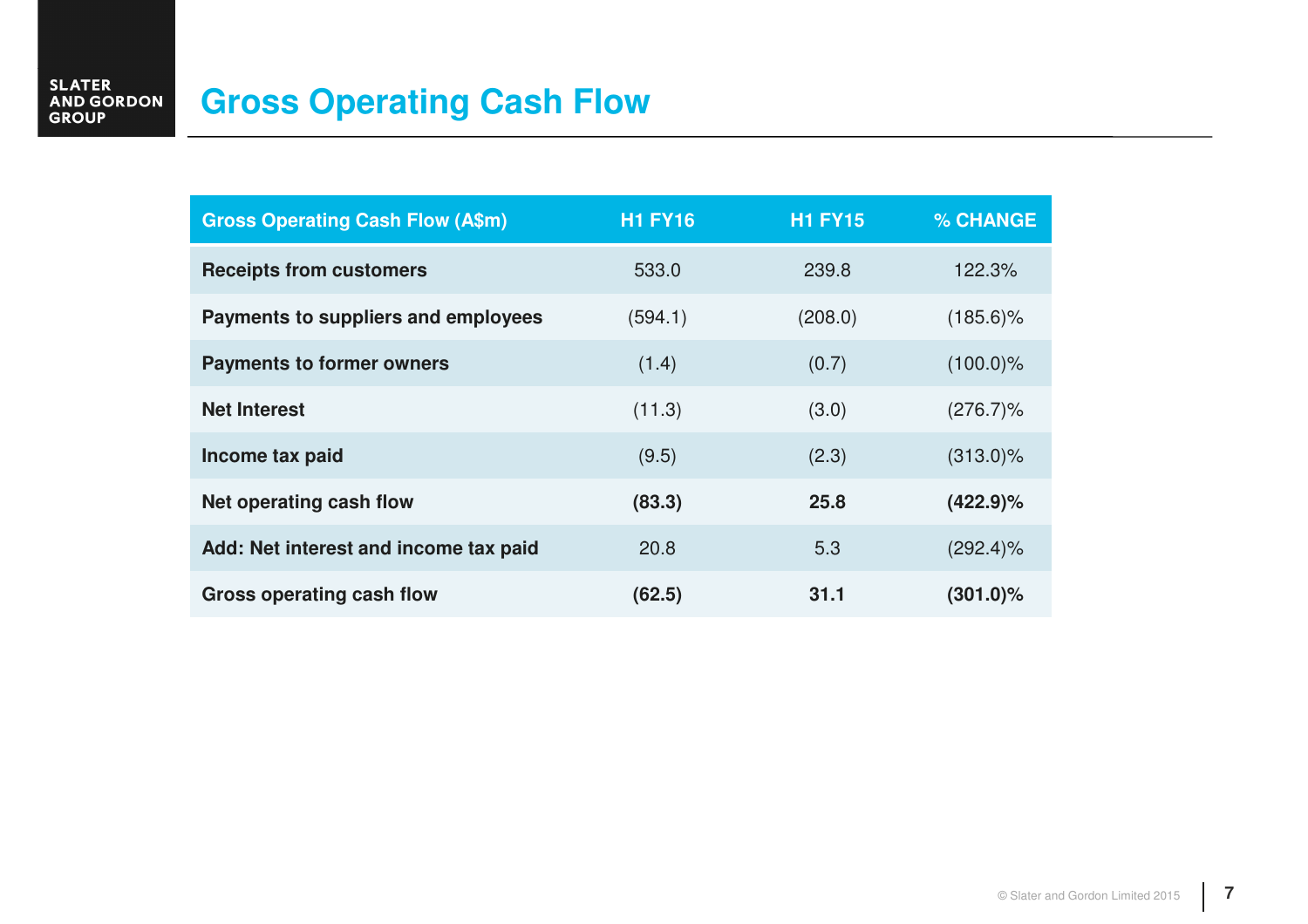#### **SLATER<br>AND GORDON<br>GROUP Goodwill Impairment**

| <b>Goodwill (A\$M)</b>                                                | <b>Impairment</b><br><b>Charge</b> | <b>Recoverable</b><br>Amount <sup>(1)</sup> | <b>Comments</b>                                                                                                                                                                                                                                           |
|-----------------------------------------------------------------------|------------------------------------|---------------------------------------------|-----------------------------------------------------------------------------------------------------------------------------------------------------------------------------------------------------------------------------------------------------------|
| <b>SGS</b>                                                            | 814.2                              | 477.1                                       | Downward revision due to poorer than anticipated financial<br>performance to date and potential impact of the foreshadowed UK<br>Government legislative changes on future cash flows.                                                                     |
| <b>SGL UK General Law</b>                                             | 9.5                                | 34.6                                        | Forecast cash flows did not support goodwill balance.                                                                                                                                                                                                     |
| <b>SGL Australia Personal</b><br>Injury Law NSW, Qld and<br><b>WA</b> | 38.8                               | 104.7                                       | Goodwill impairment assessed at State cash generating unit level<br>rather than national level. NSW and Qld cash flow trajectory impacted<br>by legislative change. Increase in Australian WACC from 30 June<br>2015 accounted for 45% of the impairment. |
| <b>SGL Australia General Law</b>                                      | 13.9                               | 19.6                                        | Forecast cash flows did not support goodwill balance.                                                                                                                                                                                                     |
| Total                                                                 | 876.4                              |                                             |                                                                                                                                                                                                                                                           |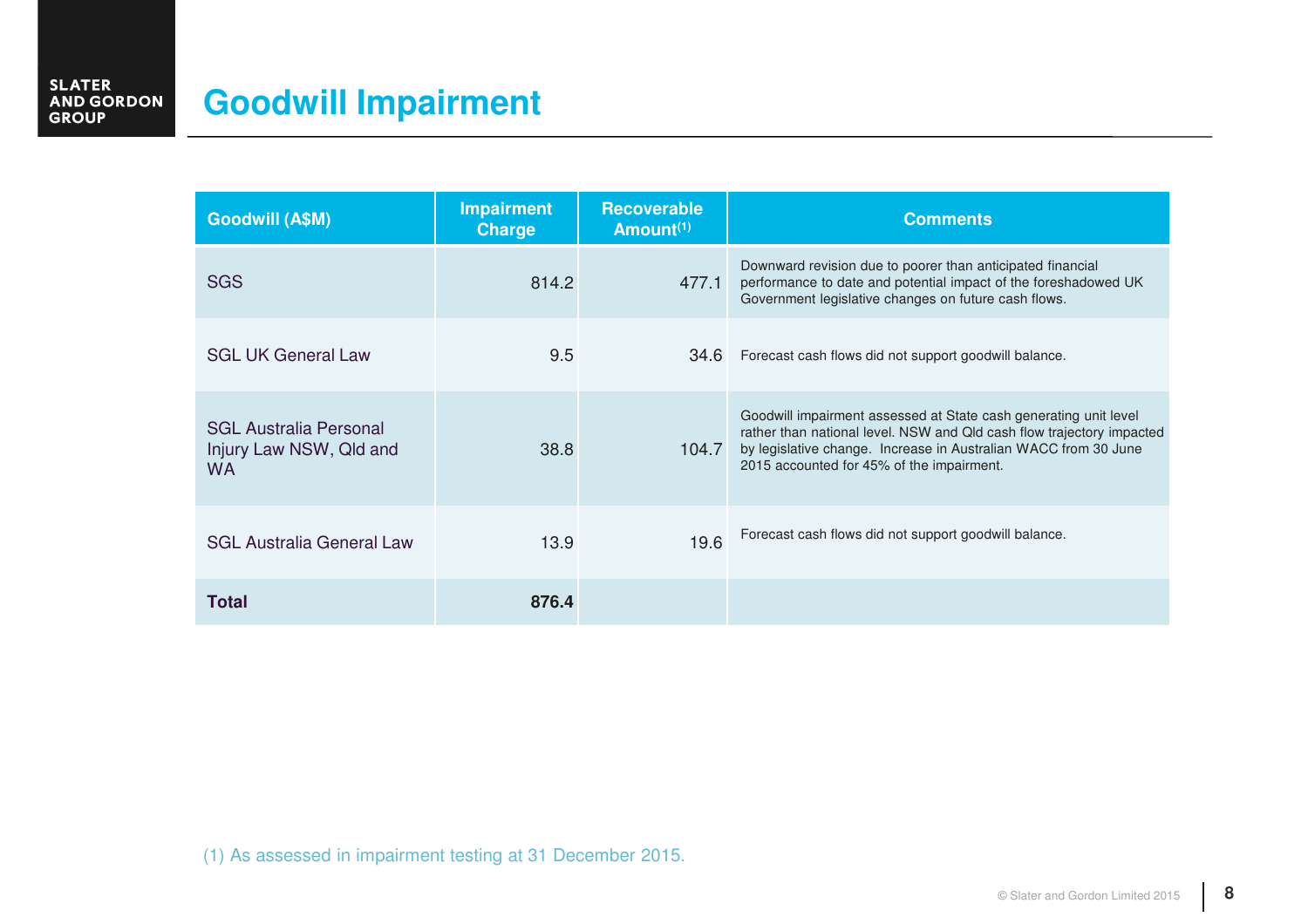#### **AASB 15 - Revenue from Contracts with CustomersAND GORDON**

- $\mathbb{R}^2$  New accounting standard for revenue recognition AASB 15 adopted in this period
- k. The standard requires that revenue under "no win  $-$  no fee" arrangements only be recognised when it is "highly probable that a significant reversal" of revenue recognised will not occur
- k. Implemented using a data driven approach developed in consultation with accounting and actuarial advisors
- $\mathbb{R}^2$  Significant data analysis has been performed to develop the average fee estimates and probabilities of success used to value work in progress
- k. Adopted on a retrospective basis from 1 July 2014

**SLATER** 

**GROUP** 

h. WIP balances 15-20% lower than under AASB 118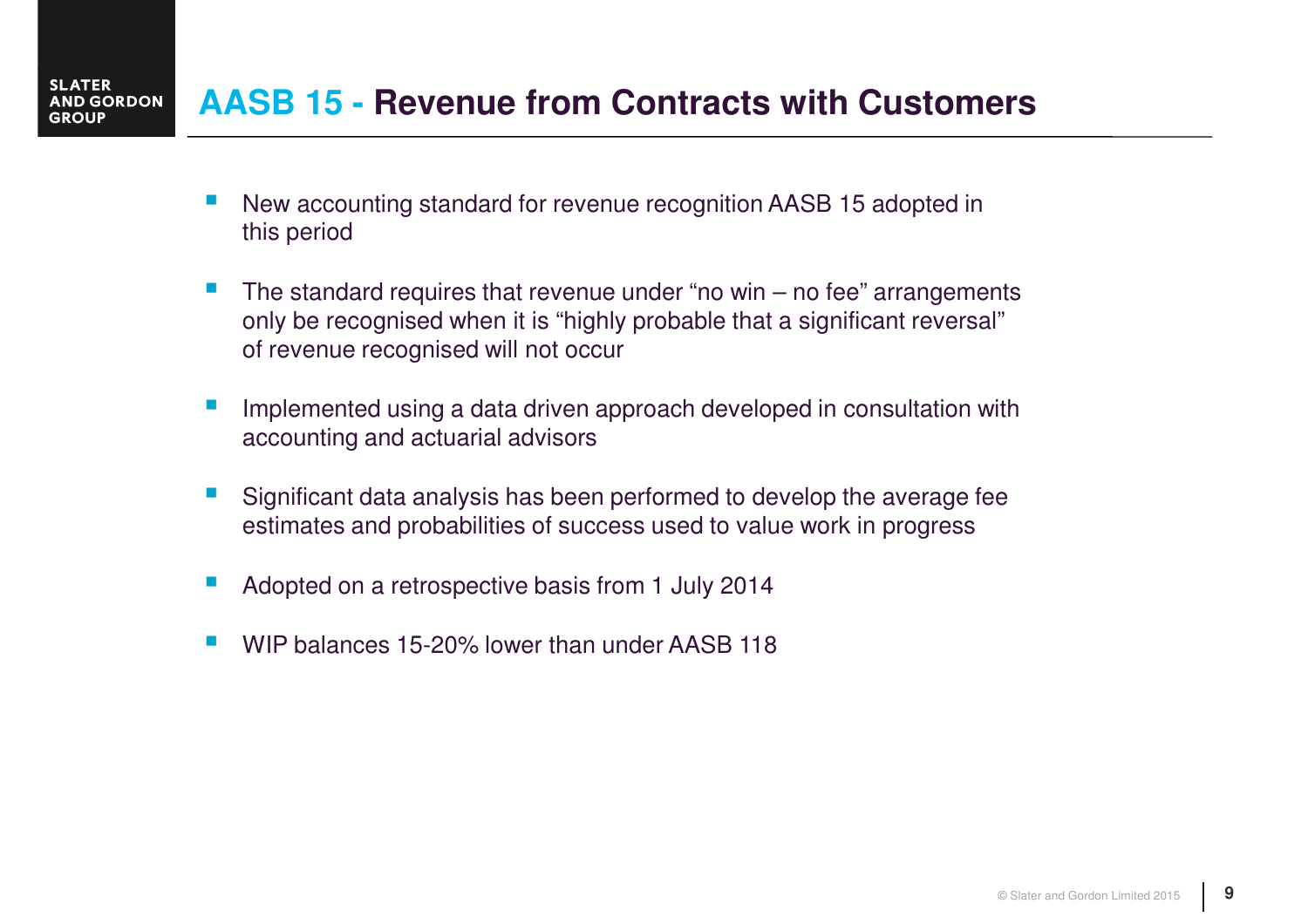#### **SLATER<br>AND GORDON<br>GROUP Net Debt – A\$m**

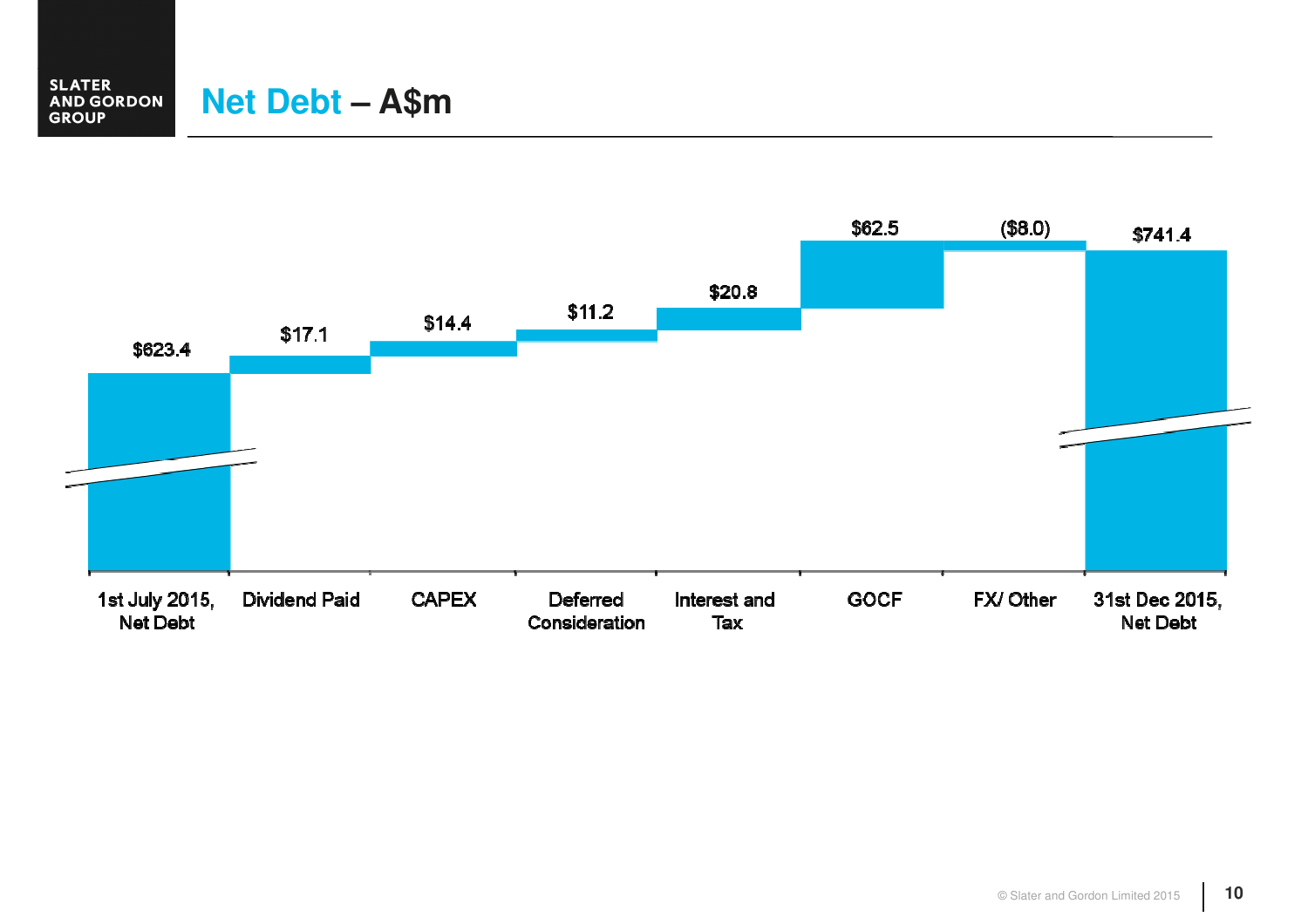# **Operational Performance – SGL Australia**

|              | Revenue <sup>1</sup> |                |       | <b>EBITDAW<sup>2</sup></b> |                |         | <b>EBITDAW%</b> |                |
|--------------|----------------------|----------------|-------|----------------------------|----------------|---------|-----------------|----------------|
|              | <b>H1 FY16</b>       | <b>H1 FY15</b> | %Var  | <b>H1 FY16</b>             | <b>H1 FY15</b> | %Var    | <b>H1 FY16</b>  | <b>H1 FY15</b> |
| <b>PIL</b>   | 107.3                | 88.2           | 21.7% | 20.0                       | 16.1           | 24.2%   | 18.6%           | 18.3%          |
| GL           | 32.0                 | 25.3           | 26.5% | (3.6)                      | (1.9)          | (89.5%) | (11.3%)         | (7.5%)         |
| <b>Total</b> | 139.3                | 113.5          | 22.7% | 16.4                       | 14.2           | 15.5%   | 11.8%           | 12.5%          |

#### **Commentary**

- $\mathcal{L}_{\mathcal{A}}$ Operations trading well with strong fee and cash flow performance
- m. Overall PIL remains on track
- $\blacksquare$ GL performance remains unacceptable overall
- $\blacksquare$  EBITDAW impacted by Group costs and A\$3m of one off consultant costs in relation to AASB15 and ASIC queries

<sup>1.</sup> Excluding movement in WIP and prior year gain on bargain purchase

2. Adjusted for AASB3 adjustments and additional debtor/disbursement provisioning.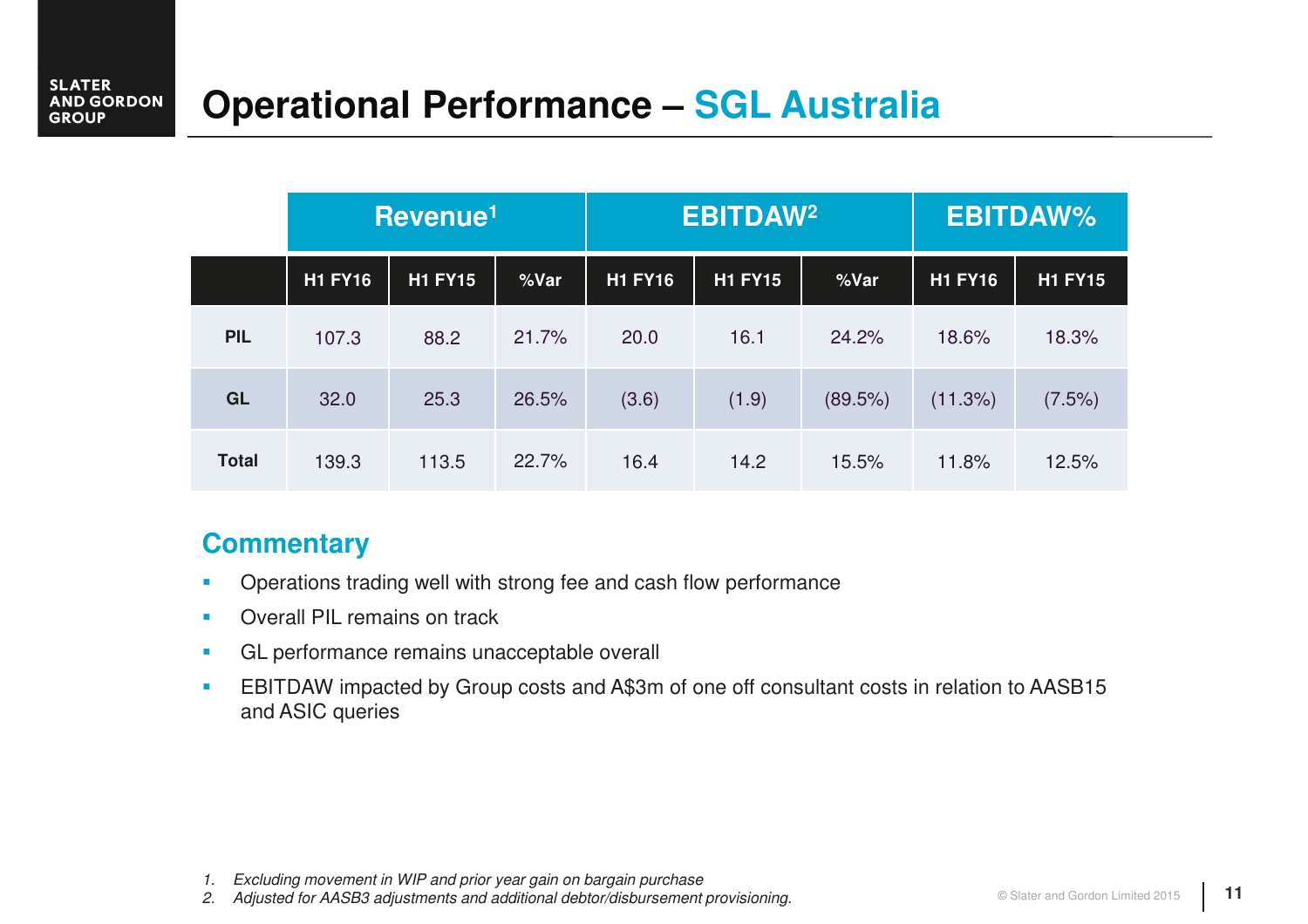|              | Revenue <sup>1</sup> |                |       | <b>EBITDAW<sup>2</sup></b> |                |             | <b>EBITDAW%</b> |                |
|--------------|----------------------|----------------|-------|----------------------------|----------------|-------------|-----------------|----------------|
|              | <b>H1 FY16</b>       | <b>H1 FY15</b> | %Var  | <b>H1 FY16</b>             | <b>H1 FY15</b> | %Var        | <b>H1 FY16</b>  | <b>H1 FY15</b> |
| <b>PIL</b>   | 87.7                 | 86.2           | 1.7%  | (4.2)                      | 17.3           | (124.3%)    | (4.8%)          | 20.1%          |
| GL           | 29.8                 | 22.9           | 30.1% | (6.0)                      | 1.1            | (645.5%)    | $(20.1\%)$      | 4.8%           |
| <b>Total</b> | 117.5                | 109.1          | 7.7%  | (10.2)                     | 18.4           | $(155.4\%)$ | (8.7%)          | 16.9%          |

### **Commentary**

- $\blacksquare$  PIL revenue materially weaker in pounds sterling terms than expected due to lower than anticipated file openings and case resolutions
- $\mathcal{L}_{\mathcal{A}}$ Deployment of a new case management system also impacted performance

<sup>1.</sup> Excluding movement in WIP and prior year gain on bargain purchase

2. Adjusted for AASB3 adjustments and additional debtor/disbursement provisioning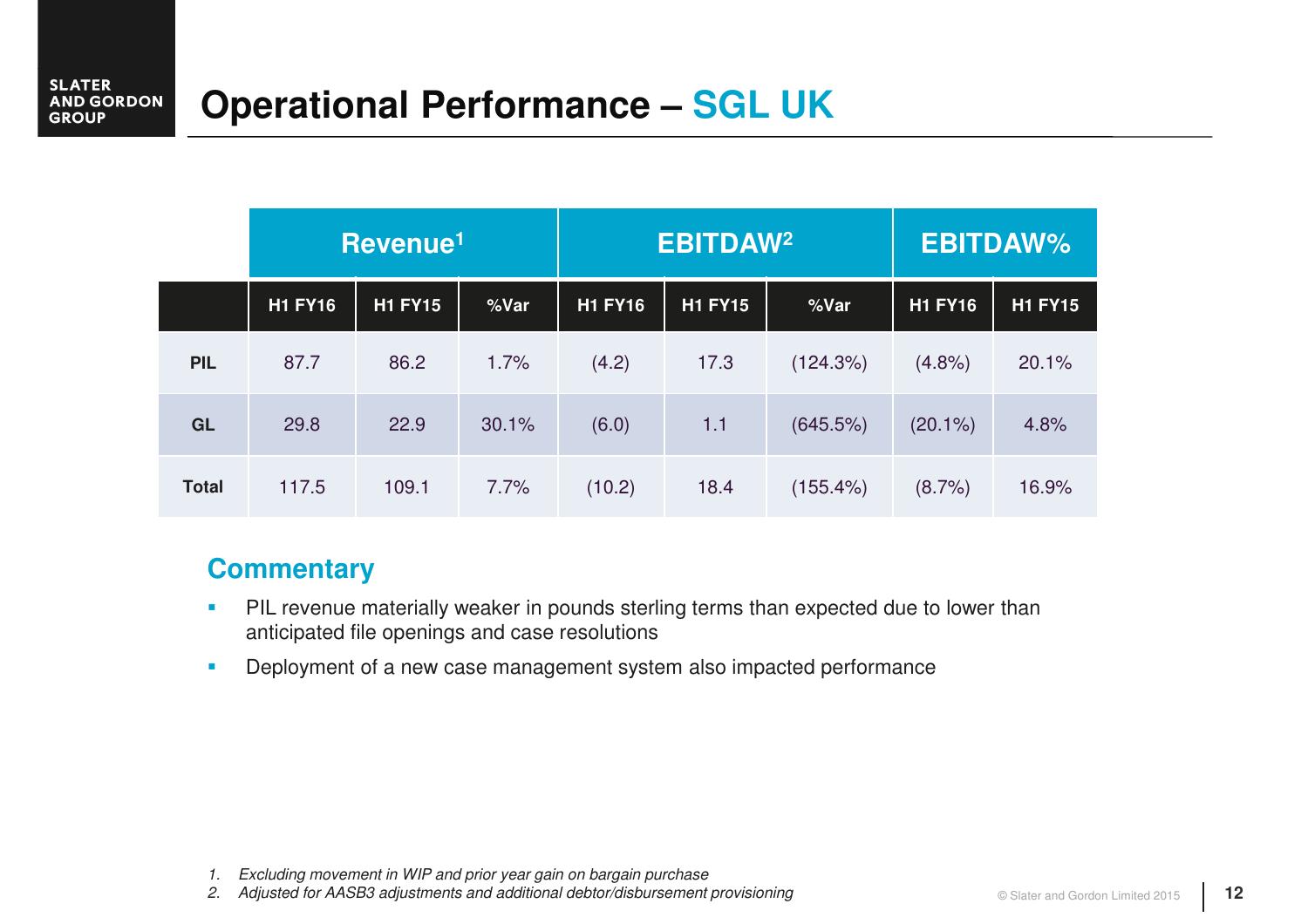# **Operational Performance – Slater Gordon Solutions**

|              | Revenue <sup>1</sup> |                          | <b>EBITDAW<sup>2</sup></b> |                |                          | <b>EBITDAW%</b> |                |                          |
|--------------|----------------------|--------------------------|----------------------------|----------------|--------------------------|-----------------|----------------|--------------------------|
|              | <b>H1 FY16</b>       | <b>H1 FY15</b>           | %Var                       | <b>H1 FY16</b> | <b>H1 FY15</b>           | %Var            | <b>H1 FY16</b> | <b>H1 FY15</b>           |
| Legal        | 106.0                | $\overline{\phantom{a}}$ | n/a                        | (40.5)         | ÷                        | n/a             | (38.2%)        | $\overline{\phantom{a}}$ |
| <b>Other</b> | 133.3                | $\overline{\phantom{a}}$ | n/a                        | 16.5           | $\overline{\phantom{a}}$ | n/a             | 12.4%          |                          |
| <b>Total</b> | 239.3                | $\overline{\phantom{a}}$ | n/a                        | (24.0)         | $\overline{\phantom{a}}$ | n/a             | $(10.0\%)$     | $\overline{\phantom{a}}$ |

#### **Commentary**

- $\Box$  Legal services revenue impacted by lower than expected RTA and NIHL resolutions
- $\overline{\phantom{a}}$ Revised intake strategy introduced from 1 December 2015
- $\mathcal{L}_{\mathcal{A}}$  Motor and Health impacted by lower case intake but contributing positively to earnings

<sup>1.</sup> Excluding movement in WIP and prior year gain on bargain purchase

2. Adjusted for AASB3 adjustments and additional debtor/disbursement provisioning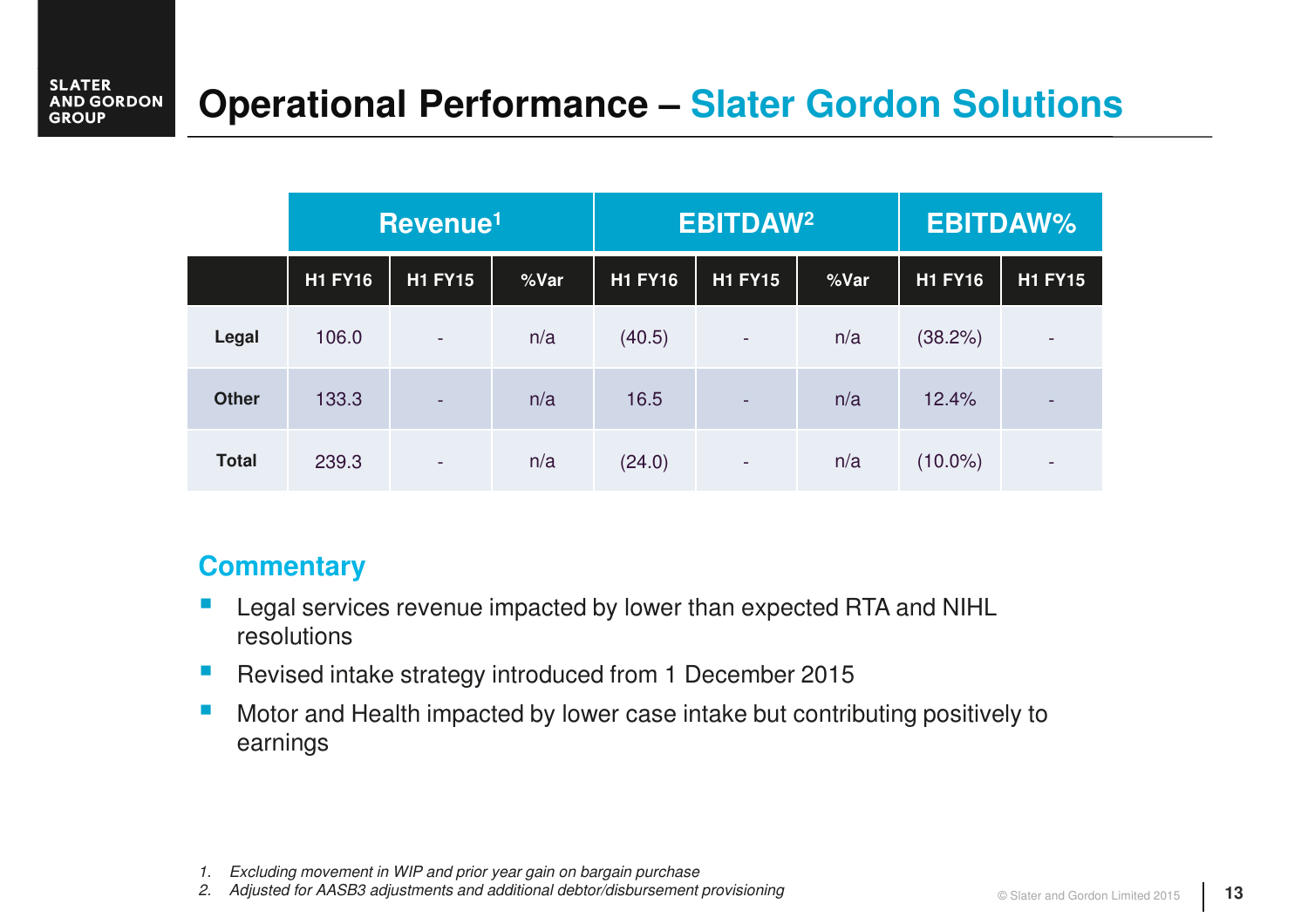- $\overline{\phantom{a}}$ McGrath Nicol/FTI Consulting engaged as bank advisers
- $\overline{\phantom{a}}$ Short term cash flow forecasts provided demonstrating liquidity
- F Compliance certified on 31 December 2015 debt covenants
- $\mathbb{R}^2$ Operating plan and restructure proposal due to banking syndicate in March 2016
- Г Will include a performance improvement programme and debt reduction plan
- П Agreement to be reached on amendments to the facility, if any, by 30 April 2016
- $\mathbb{R}^2$  Facility maturity may be shortened to no earlier than 31 March 2017 if no agreement reached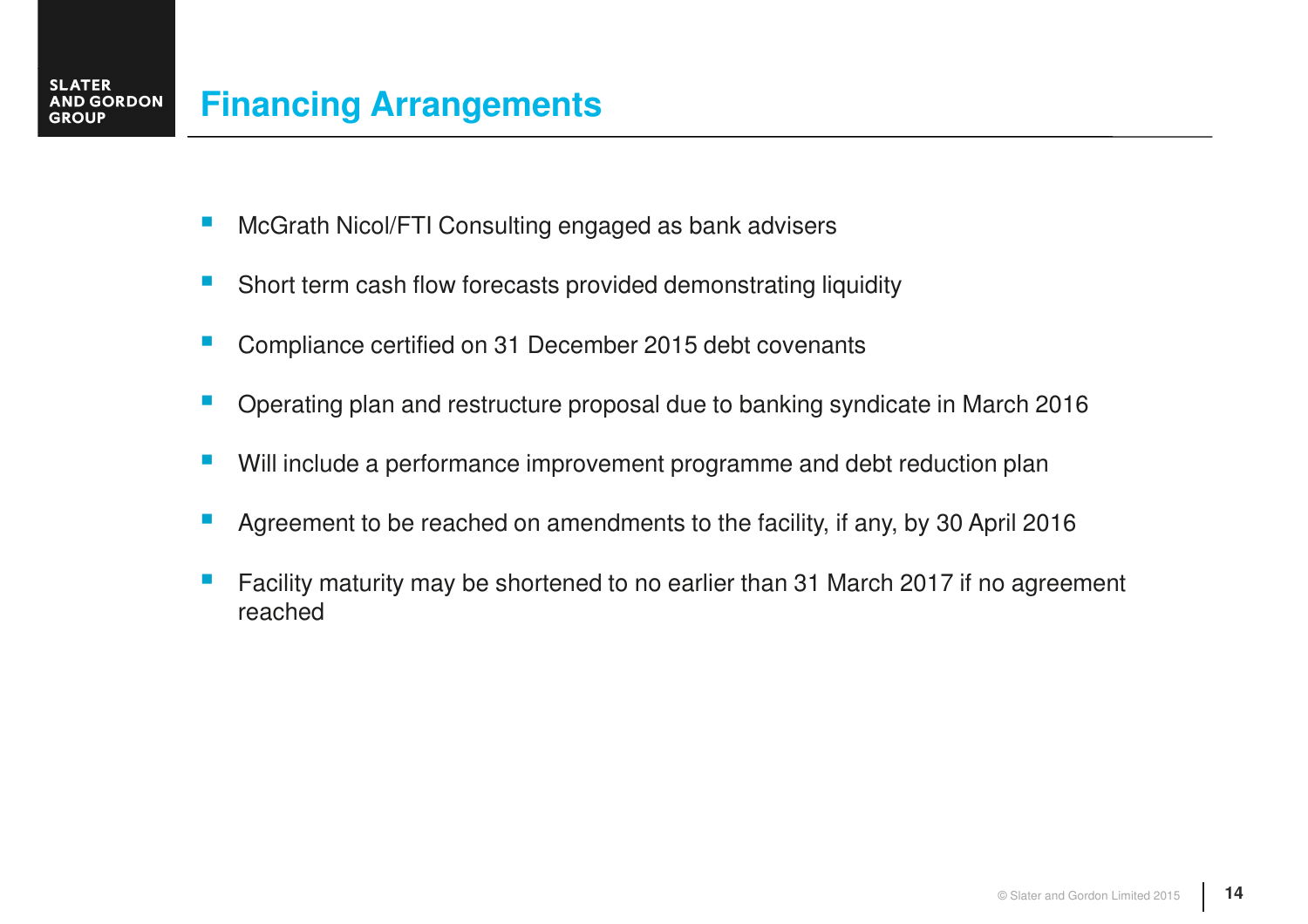#### **UK Reorganisation AND GORDON**

**SLATER** 

**GROUP** 

- h. Review and assessment of UK operations completed
- h. "Centres of excellence" will be established assisting clients with:
	- $\mathcal{L}_{\mathcal{A}}$  Fast-track personal injury claims
		- Fast track PI services consolidated within a limited number of major regional centres
	- **Service Service**  Serious and specialist personal injury claims
		- specialised units at selected, strategically important locations including major centres
	- **Service Service**  General Law services
		- specialised units at selected, strategically important locations including major centres
- $\mathcal{L}_{\mathcal{A}}$ Likely closure of a number of current sites and potential redundancies
- $\mathbb{R}^2$  Consultation process with potentially impacted employees over the next several months
- $\mathcal{C}^{\mathcal{A}}$ Motoring and Health services will continue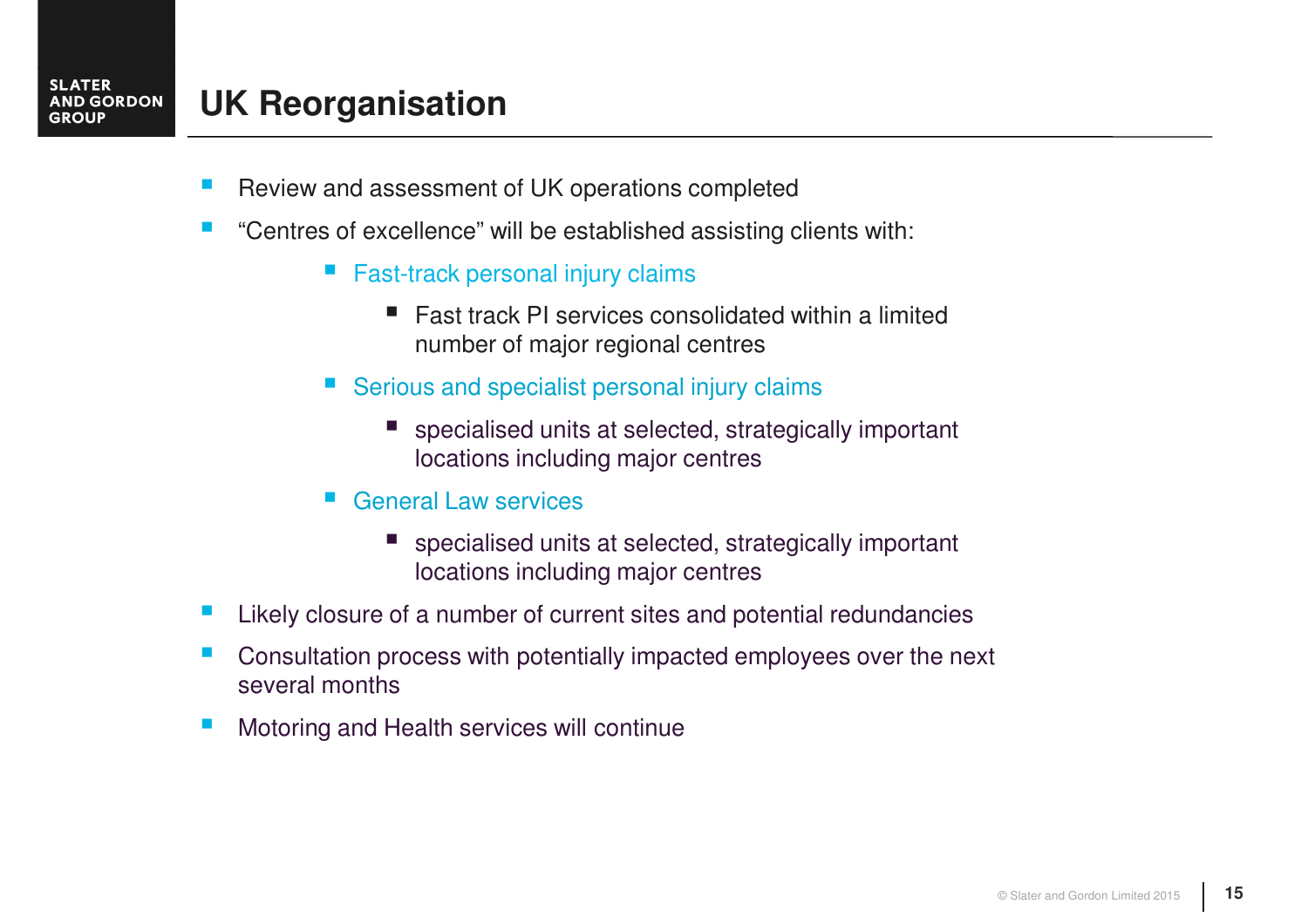- $\mathbb{R}^n$ Restructured Financing Agreement
- $\mathcal{L}_{\mathcal{A}}$ UK reorganisation programme
- $\mathcal{L}_{\mathcal{A}}$ NIHL resolution
- $\mathcal{L}_{\mathcal{A}}$ Australian operational effectiveness initiatives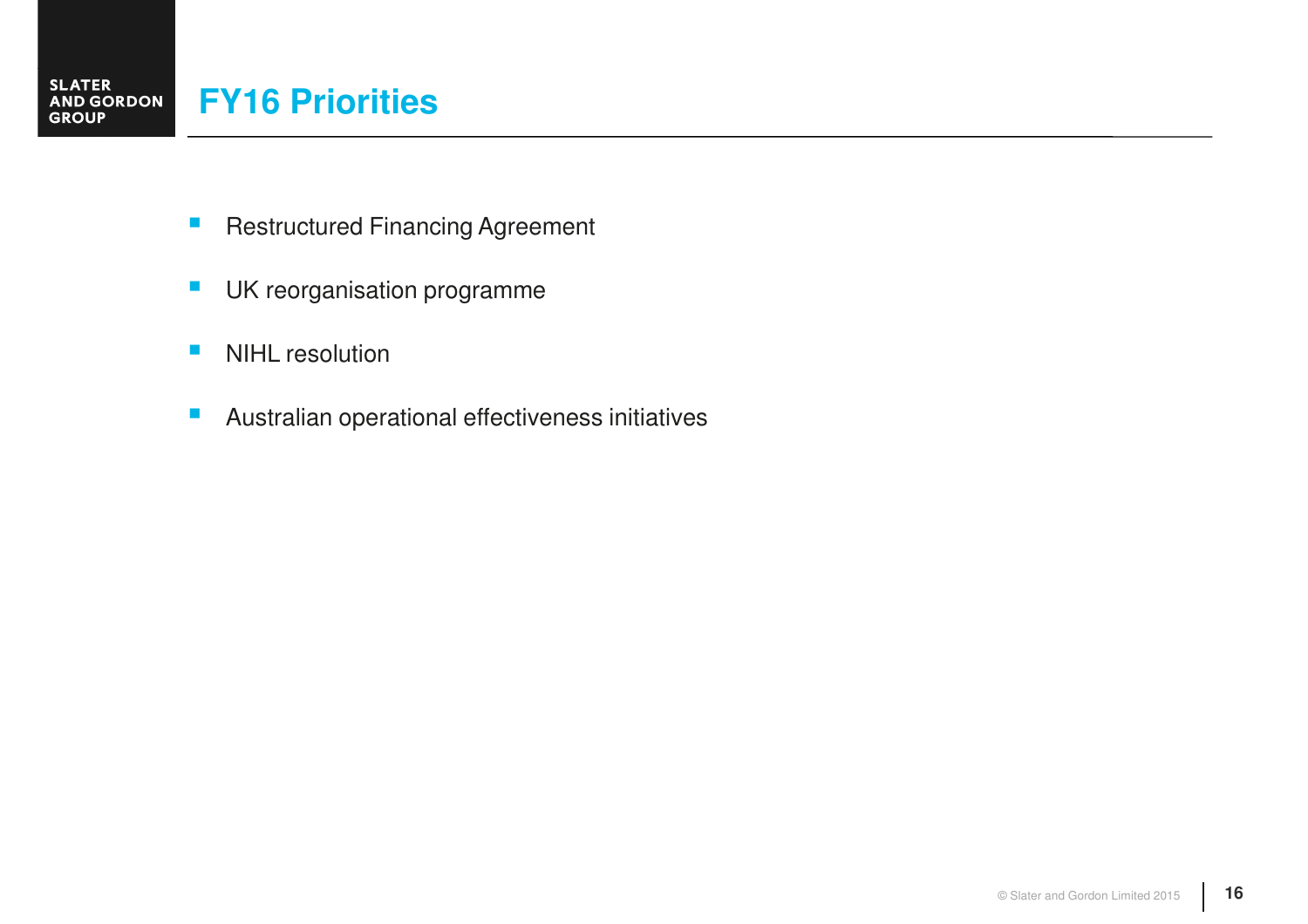# **Appendices**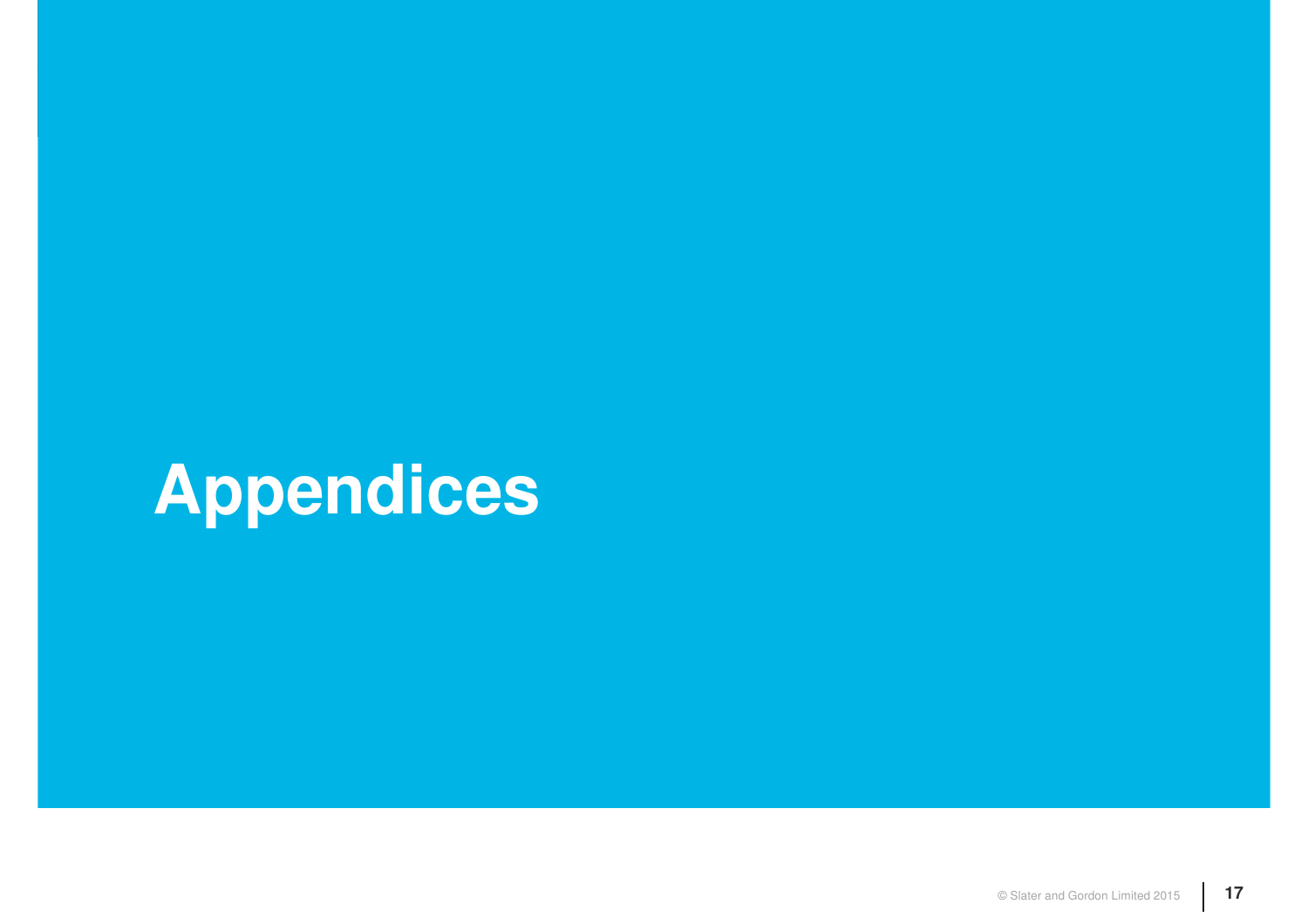## **Appendix 1: Balance Sheet**

|                      | <b>H1 FY16</b> | <b>FY15</b> |
|----------------------|----------------|-------------|
| <b>DEBTORS</b>       | 259.2          | 285.5       |
| <b>DISBURSEMENTS</b> | 402.2          | 366.3       |
| <b>WIP</b>           | 663.4          | 676.7       |
| <b>NET BANK DEBT</b> | 741.4          | 623.4       |
| <b>EQUITY</b>        | 375.0          | 1,350.3     |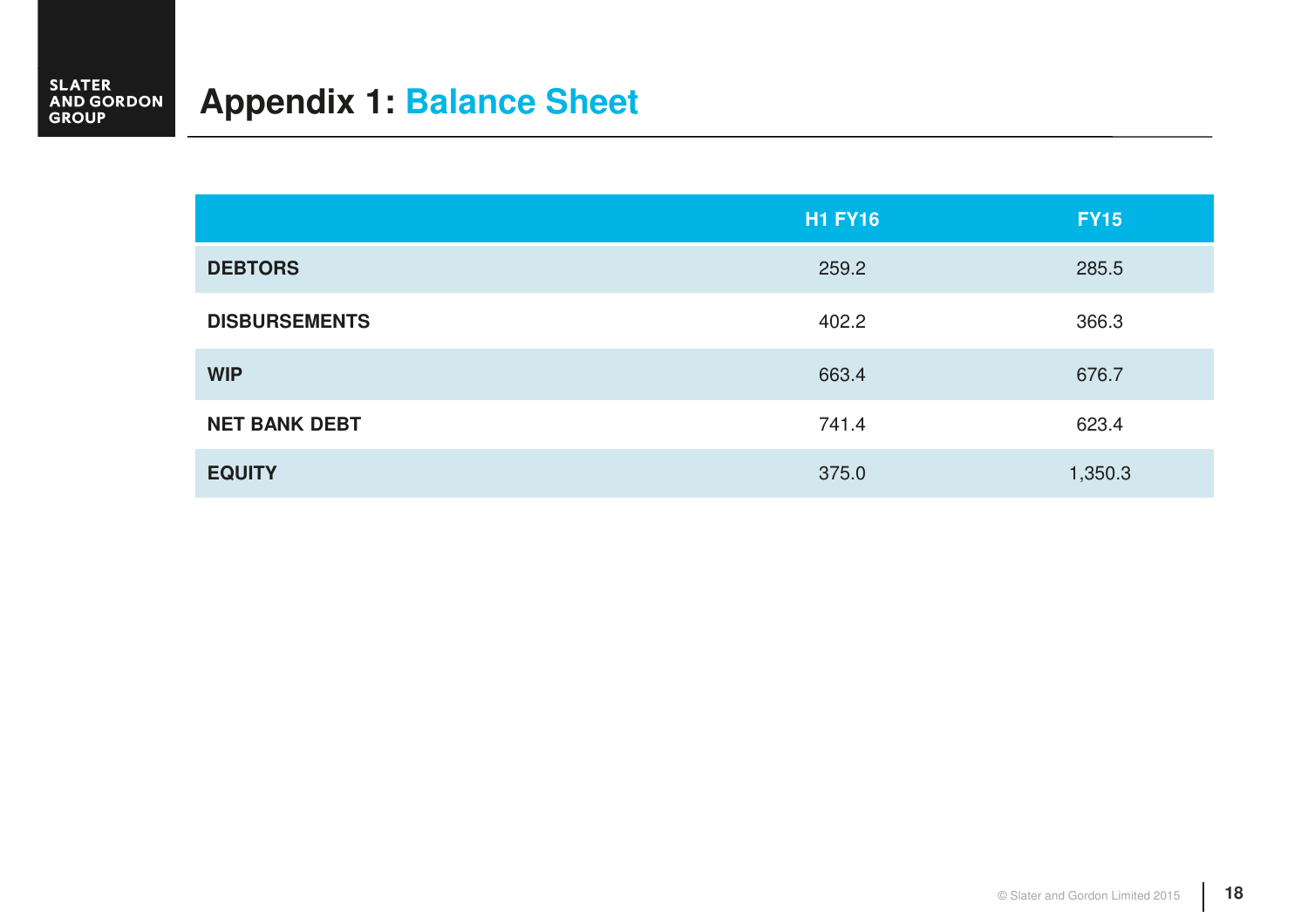# **Appendix 2:**

#### **SLATER AND GORDON GROUP**

## **Accounting for deferred acquisition consideration**

- $\mathbf{r}$  In August 2015 the Group reassessed its accounting treatment of deferred consideration payable on the acquisition of legal service practices
- $\overline{\phantom{a}}$  Historically, all cash payments and share issues to vendors, whether restrained, deferred, contingent or otherwise, were treated as consideration for the relevant business acquisition
- $\mathbf{u}$  An assessment was made in relation to those arrangements that include contingent consideration for the business to vendor shareholders of the business that are subject to so-called "bad leaver" provisions
- $\mathbf{r}$  Included in the terms of a number of purchase agreements entered into by the Group is an arrangement whereby the payment of cash consideration to and/or the retention of share-based consideration by the vendors ofacquired entities is contingent upon the relevant vendor

shareholder remaining with the Group for a defined period. If a vendor ceases to remain with the Group for the prescribed period, the vendor may forfeit its entitlement to payment of the cash consideration and/or its ability to retain its share-based consideration, at the discretion of the Group

- $\mathbf{r}$  In light of the re-assessed accounting treatment of deferred consideration these transactions are treated as payments to former owners and share based payment expenses included in the consolidated statement of profitand loss
- $\mathbf{r}$  The impact of the restatement of business acquisition accounting on the 1H FY16 consolidated statement of profit or loss and consolidated statement of financial position is provided below

| <b>Impact on consolidated</b><br>comprehensive income | <b>H1 FY16 A\$M</b> | <b>H1 FY15 A\$M</b> |
|-------------------------------------------------------|---------------------|---------------------|
| Gain on bargain purchase                              |                     | (38.8)              |
| Payments to former owners                             | 11.5                | 4.9                 |
| Share based payment expense to<br>former owners       | 77                  | 4.9                 |
| Decrease in income tax expense                        | (0.7)               | (0.5)               |
| Increase in loss/(profit) for the year                | 18.5                | (29.5)              |

| <b>Impact on Net Assets</b>                           | <b>H1 FY16 A\$M</b> | <b>H1 FY15 A\$M</b> |
|-------------------------------------------------------|---------------------|---------------------|
| Decrease in deferred consideration<br>liability       |                     | 38.8                |
| Decrease in current tax liability                     | 0.7                 | 0.5                 |
| Increase in provision for payment to<br>former owners | (19.2)              | (9.8)               |
| <b>Total Impact</b>                                   | (18.5)              | 29.5                |